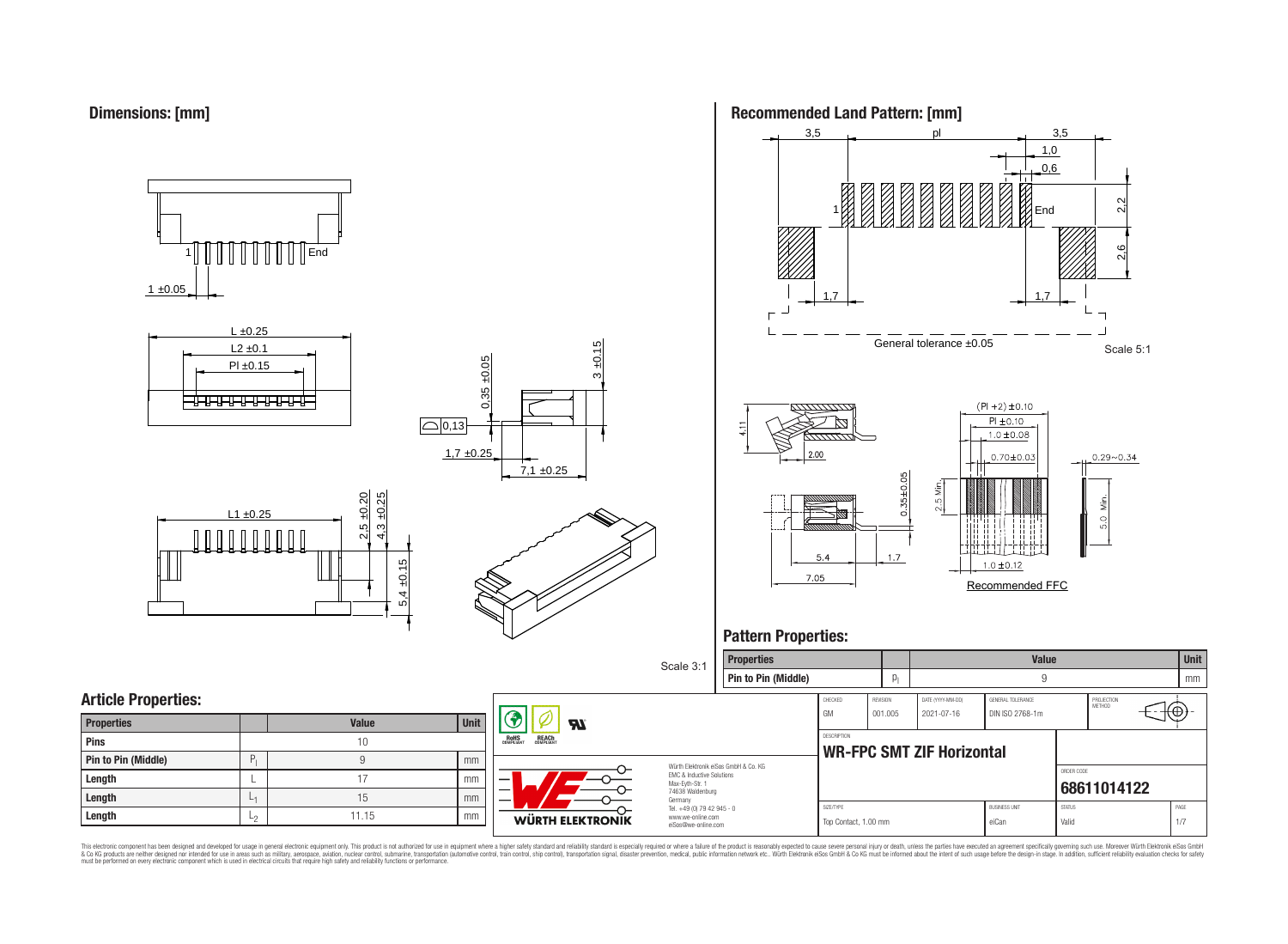### **Kind Properties:**

| <b>Properties</b> |   | <b>Value</b>     | <b>Unit</b> |  |  |
|-------------------|---|------------------|-------------|--|--|
| Pitch             | - |                  | mm          |  |  |
| <b>Durability</b> |   | 25 Mating cycles |             |  |  |

## **Material Properties:**

| <b>Insulator Material</b>            | <b>PPS</b>                                   |
|--------------------------------------|----------------------------------------------|
| <b>Insulator Flammability Rating</b> | $UL94V-0$                                    |
| <b>Insulator Color</b>               | Beige                                        |
| <b>Actuator Material</b>             | PPS                                          |
| <b>Actuator Flammability Rating</b>  | $UL94$ V-0                                   |
| <b>Actuator Color</b>                | <b>Black</b>                                 |
| <b>Contact Material</b>              | Phosphor Bronze                              |
| <b>Contact Plating</b>               | 100 ( $\mu$ ") Tin over 50 ( $\mu$ ") Nickel |
| <b>Contact Type</b>                  | Stamped                                      |

### **General Information:**

| <b>Onera</b><br>օրասաց | 95°<br>$  -$<br>. |
|------------------------|-------------------|
|                        |                   |

## **Electrical Properties:**

| <b>Properties</b>            |           | <b>Test conditions</b> | <b>Value</b> | <b>Unit</b> | Tol. |
|------------------------------|-----------|------------------------|--------------|-------------|------|
| <b>Rated Current</b>         | ΙŖ        |                        |              | А           |      |
| <b>Working Voltage</b>       |           |                        | 125          | V(AC)       |      |
| <b>Withstanding Voltage</b>  |           | min                    | 500          | V(AC)       |      |
| <b>Contact Resistance</b>    | R         |                        | 20           | $m\Omega$   | max. |
| <b>Insulation Resistance</b> | $R_{ISO}$ |                        | 100          | MΩ          | min. |

### **Certification:**

| <b>RoHS Approval</b>  | Compliant [2011/65/EU&2015/863]     |
|-----------------------|-------------------------------------|
| <b>REACh Approval</b> | Conform or declared [(EC)1907/2006] |

## **Certification:**

**UL Approval** E323964

## **Packaging Properties:**

| rackaging             | Tape and Reel |
|-----------------------|---------------|
| <b>Packaging Unit</b> | 1500          |

### **Specific Recommendation:**

In order to handle products correctly, please download our precaution guide which is available under "Tutorials" on our Homepage: www. we-online.com/precaution\_6873xx124422

|                                                | Яl                      |                                                                                                                     | CHECKED<br><b>GM</b>              | REVISION<br>001.005 | DATE (YYYY-MM-DD)<br>2021-07-16 | <b>GENERAL TOLERANCE</b><br>DIN ISO 2768-1m |                        | PROJECTION<br><b>METHOD</b> | $\mathfrak{g}(\Theta)$ |  |
|------------------------------------------------|-------------------------|---------------------------------------------------------------------------------------------------------------------|-----------------------------------|---------------------|---------------------------------|---------------------------------------------|------------------------|-----------------------------|------------------------|--|
| <b>REACH</b><br>COMPLIANT<br>ROHS<br>COMPLIANT |                         | DESCRIPTION<br><b>WR-FPC SMT ZIF Horizontal</b>                                                                     |                                   |                     |                                 |                                             |                        |                             |                        |  |
|                                                | —                       | Würth Elektronik eiSos GmbH & Co. KG<br>FMC & Inductive Solutions<br>Max-Evth-Str. 1<br>74638 Waldenburg<br>Germany |                                   |                     |                                 |                                             | ORDER CODE             | 68611014122                 |                        |  |
|                                                | <b>WÜRTH ELEKTRONIK</b> | Tel. +49 (0) 79 42 945 - 0<br>www.we-online.com<br>eiSos@we-online.com                                              | SIZE/TYPE<br>Top Contact, 1.00 mm |                     |                                 | <b>BLISINESS LINIT</b><br>eiCan             | <b>STATUS</b><br>Valid |                             | PAGE<br>2/7            |  |

This electronic component has been designed and developed for usage in general electronic equipment only. This product is not authorized for subserved requipment where a higher selection equipment where a higher selection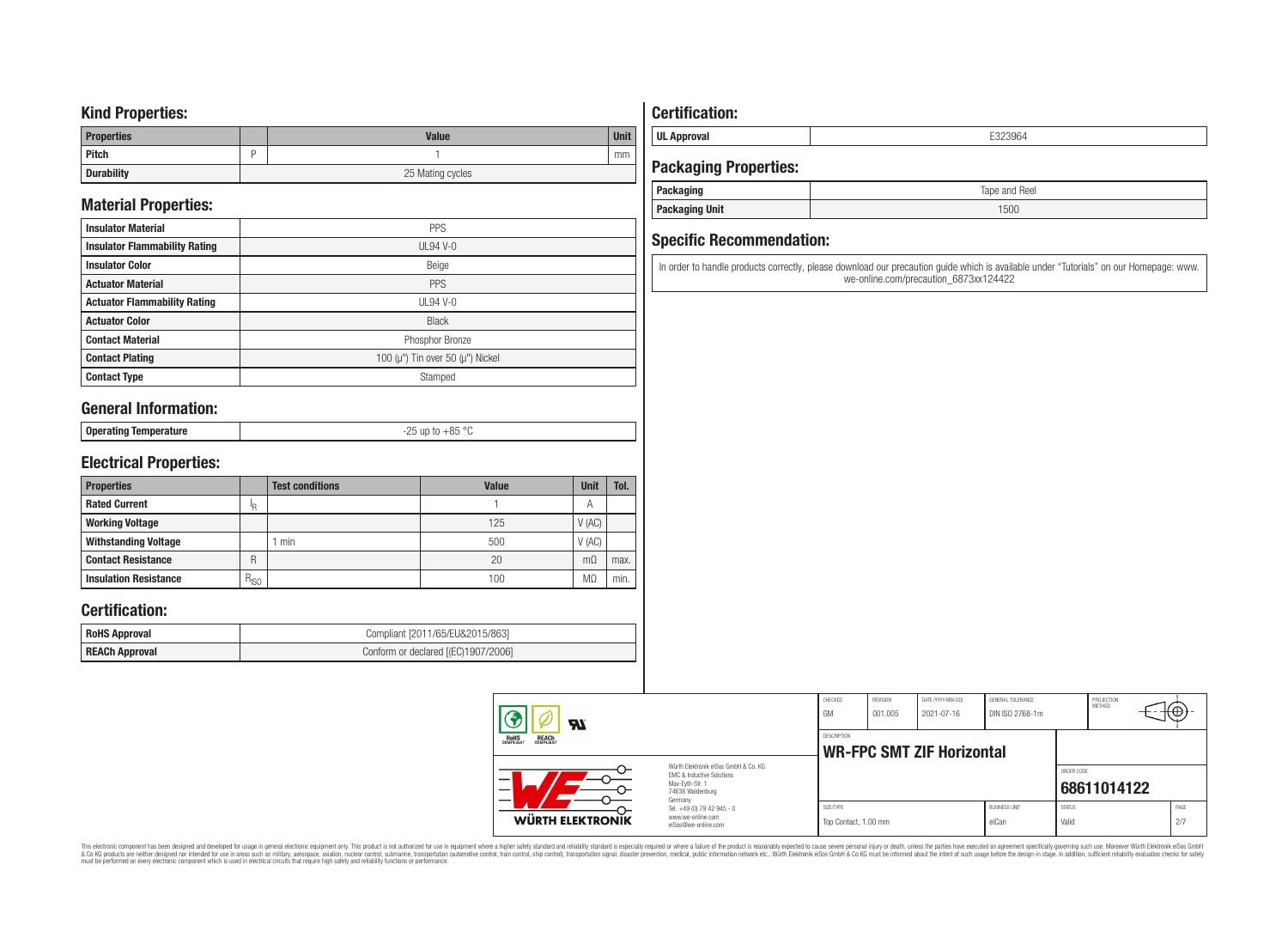## **Packaging Specification - Tape and Reel: [mm]**

### **Packaging Specification - Reel: [mm]**



This electronic component has been designed and developed for usage in general electronic equipment only. This product is not authorized for use in equipment where a higher safely standard and reliability standard si espec & Ook product a label and the membed of the seasuch as marked and as which such a membed and the such assume that income in the seasuch and the simulation and the such assume that include to the such a membed and the such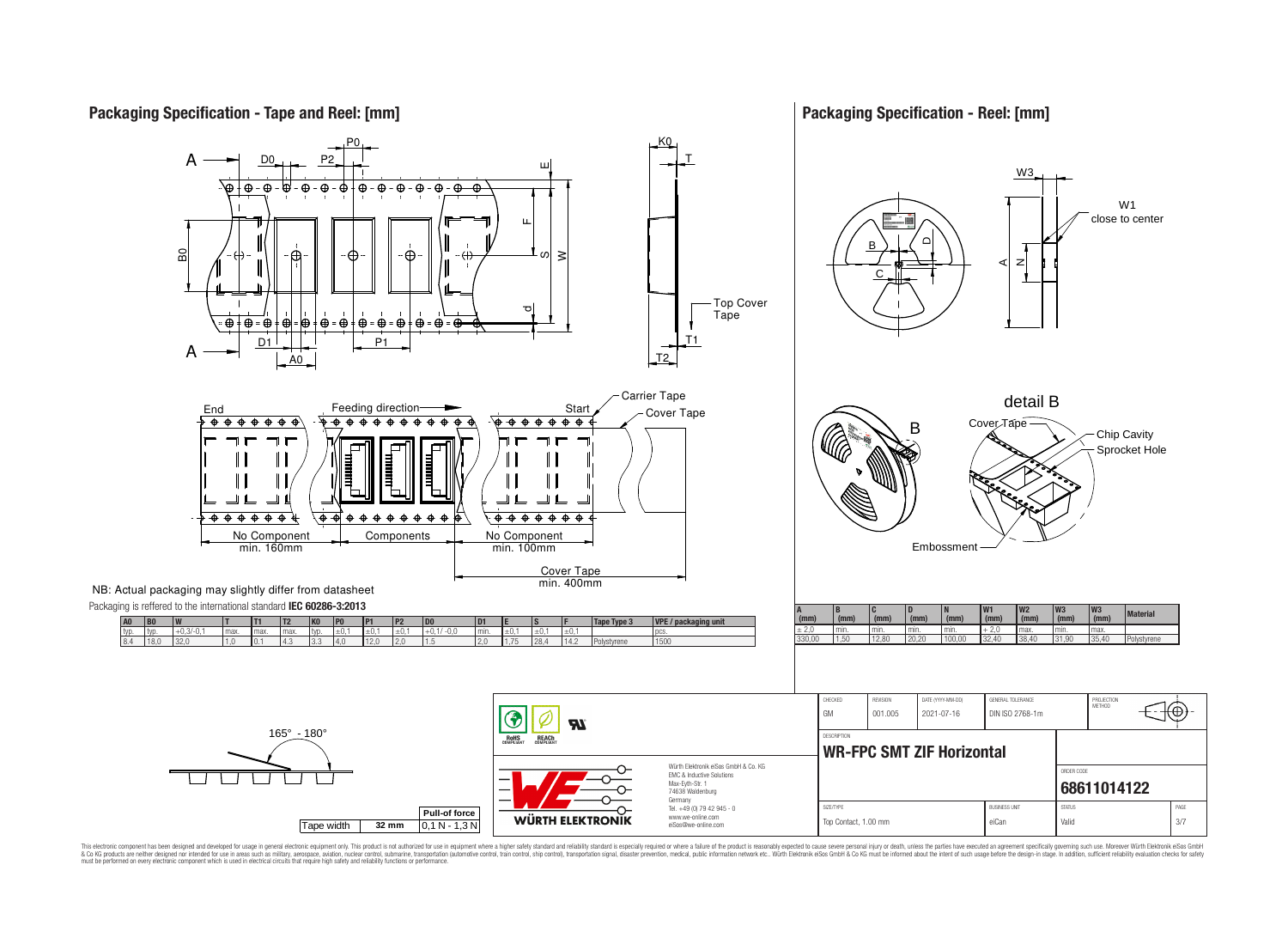

#### NB: Actual packaging may slightly differ from datasheet

| $L_{\odot}$ (mm) | 1141<br>$W_{\cap}$ (mm) | $H_C$ (mm) | No. of reel<br>outer packaging | Packaging<br><b>Unit</b> | Material |
|------------------|-------------------------|------------|--------------------------------|--------------------------|----------|
| I typ.           | I LVD                   | l tvo      | reel.                          | l DCS                    |          |
| 340              | l 340                   | 255        |                                | 9000                     | l Paper  |

| Яī                                                                                                                                              |                                                                        | CHECKED<br>GM                                   | REVISION<br>001.005 | DATE (YYYY-MM-DD)<br>2021-07-16 | GENERAL TOLERANCE<br>DIN ISO 2768-1m |                        | PROJECTION<br>METHOD | τΨ |             |
|-------------------------------------------------------------------------------------------------------------------------------------------------|------------------------------------------------------------------------|-------------------------------------------------|---------------------|---------------------------------|--------------------------------------|------------------------|----------------------|----|-------------|
| <b>ROHS</b><br>COMPLIANT<br><b>REACH</b><br>COMPLIANT                                                                                           |                                                                        | DESCRIPTION<br><b>WR-FPC SMT ZIF Horizontal</b> |                     |                                 |                                      |                        |                      |    |             |
| Würth Elektronik eiSos GmbH & Co. KG<br>FMC & Inductive Solutions<br>Max-Eyth-Str. 1<br>$\overline{\phantom{0}}$<br>74638 Waldenburg<br>Germany |                                                                        |                                                 |                     |                                 |                                      | ORDER CODE             | 68611014122          |    |             |
| WÜRTH ELEKTRONIK                                                                                                                                | Tel. +49 (0) 79 42 945 - 0<br>www.we-online.com<br>eiSos@we-online.com | SIZE/TYPE<br>Top Contact, 1.00 mm               |                     |                                 | <b>BUSINESS UNIT</b><br>eiCan        | <b>STATUS</b><br>Valid |                      |    | PAGE<br>4/7 |

This electronic component has been designed and developed for usage in general electronic equipment only. This product is not authorized for subserved requipment where a higher selection equipment where a higher selection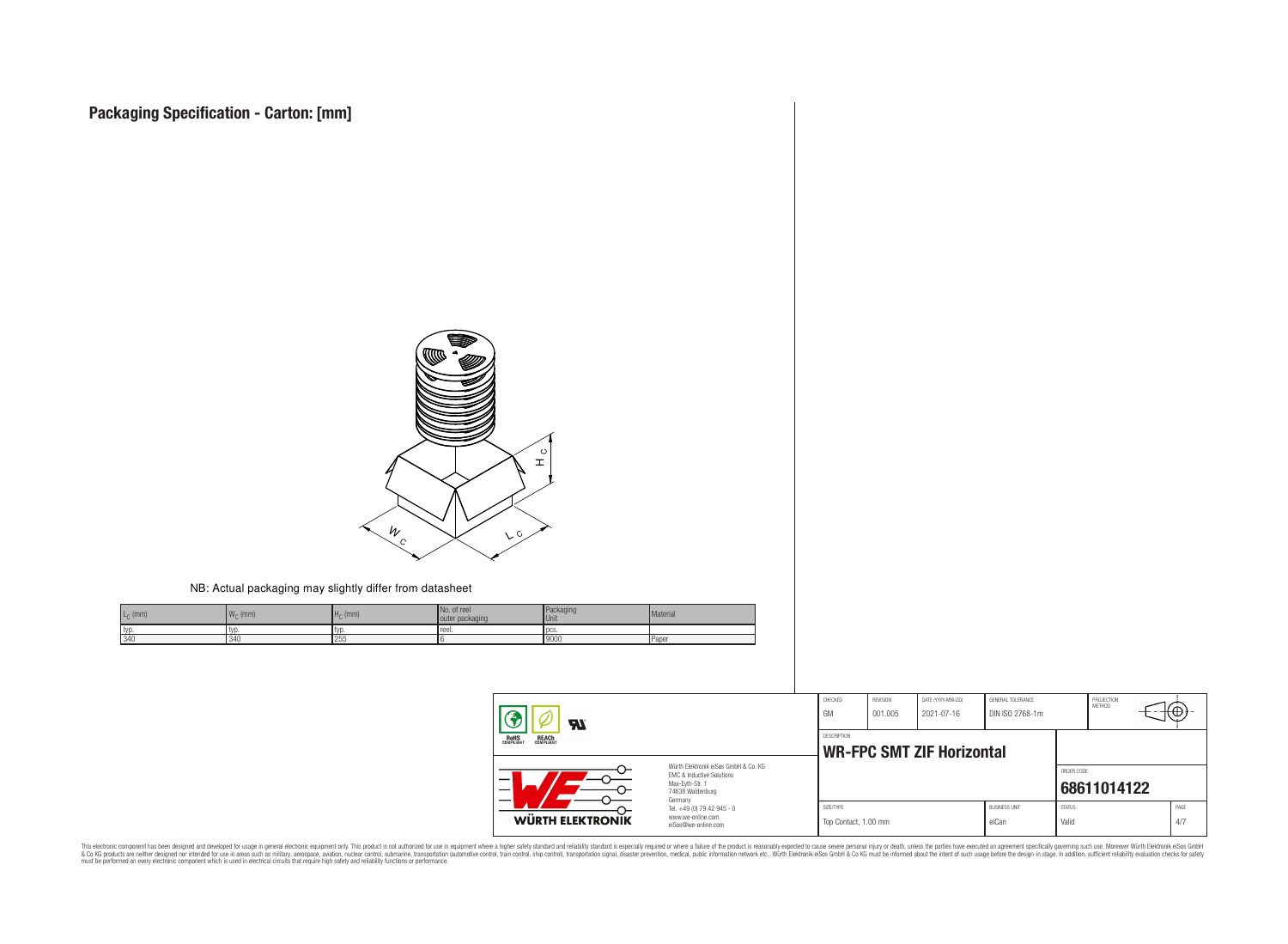## **Classification Reflow Profile for SMT components:**



## **Classification Reflow Soldering Profile:**

| <b>Profile Feature</b>                              |                               | Value                            |
|-----------------------------------------------------|-------------------------------|----------------------------------|
| <b>Preheat Temperature Min</b>                      | 's min                        | 150 °C                           |
| <b>Preheat Temperature Max</b>                      | $\frac{1}{s}$ max             | 200 °C                           |
| Preheat Time $t_s$ from $T_{s min}$ to $T_{s max}$  | t,                            | 60 - 120 seconds                 |
| Ramp-up Rate $(T_1$ to $T_p$ )                      |                               | 3 °C/ second max.                |
| <b>Liquidous Temperature</b>                        | ъ.                            | 217 °C                           |
| Time t <sub>i</sub> maintained above T <sub>1</sub> | t,                            | $60 - 150$ seconds               |
| Peak package body temperature                       | T <sub>o</sub>                | $T_p \leq T_c$ , see Table below |
| Time within 5°C of actual peak<br>temperature       | $\mathfrak{c}_{\mathfrak{p}}$ | $20 - 30$ seconds                |
| Ramp-down Rate $(T_p$ to $T_1$ )                    |                               | $6^{\circ}$ C/ second max.       |
| Time 25°C to peak temperature                       |                               | 8 minutes max.                   |

refer to IPC/ JEDEC J-STD-020E

# **Package Classification Reflow Temperature (T<sup>c</sup> ):**

| <b>Properties</b>                                                    | Volume mm <sup>3</sup><br>$350$ | Volume mm <sup>3</sup><br>350-2000 | Volume mm <sup>3</sup><br>>2000 |
|----------------------------------------------------------------------|---------------------------------|------------------------------------|---------------------------------|
| <b>PB-Free Assembly   Package Thickness</b><br>$< 1.6$ mm            | 260 °C                          | 260 °C                             | 260 °C                          |
| <b>PB-Free Assembly   Package Thickness  </b><br>$1.6$ mm $- 2.5$ mm | 260 °C                          | 250 °C                             | 245 °C                          |
| <b>PB-Free Assembly   Package Thickness  </b><br>$>2.5$ mm           | 250 °C                          | 245 °C                             | 245 °C                          |

refer to IPC/ JEDEC J-STD-020E

| Яī                                                                                                                  |                                                                        | CHECKED<br>GM                     | REVISION<br>001.005 | DATE (YYYY-MM-DD)<br>2021-07-16  | GENERAL TOLERANCE<br>DIN ISO 2768-1m |                        | PROJECTION<br><b>METHOD</b> |             |
|---------------------------------------------------------------------------------------------------------------------|------------------------------------------------------------------------|-----------------------------------|---------------------|----------------------------------|--------------------------------------|------------------------|-----------------------------|-------------|
| ROHS<br>COMPLIANT<br><b>REACH</b><br>COMPLIANT                                                                      |                                                                        | <b>DESCRIPTION</b>                |                     | <b>WR-FPC SMT ZIF Horizontal</b> |                                      |                        |                             |             |
| Würth Elektronik eiSos GmbH & Co. KG<br>EMC & Inductive Solutions<br>Max-Evth-Str. 1<br>74638 Waldenburg<br>Germany |                                                                        |                                   |                     |                                  |                                      | ORDER CODE             | 68611014122                 |             |
| <b>WÜRTH ELEKTRONIK</b>                                                                                             | Tel. +49 (0) 79 42 945 - 0<br>www.we-online.com<br>eiSos@we-online.com | SIZE/TYPE<br>Top Contact, 1.00 mm |                     |                                  | <b>BUSINESS UNIT</b><br>eiCan        | <b>STATUS</b><br>Valid |                             | PAGE<br>5/7 |

This electronic component has been designed and developed for usage in general electronic equipment only. This product is not authorized for subserved requipment where a higher selection equipment where a higher selection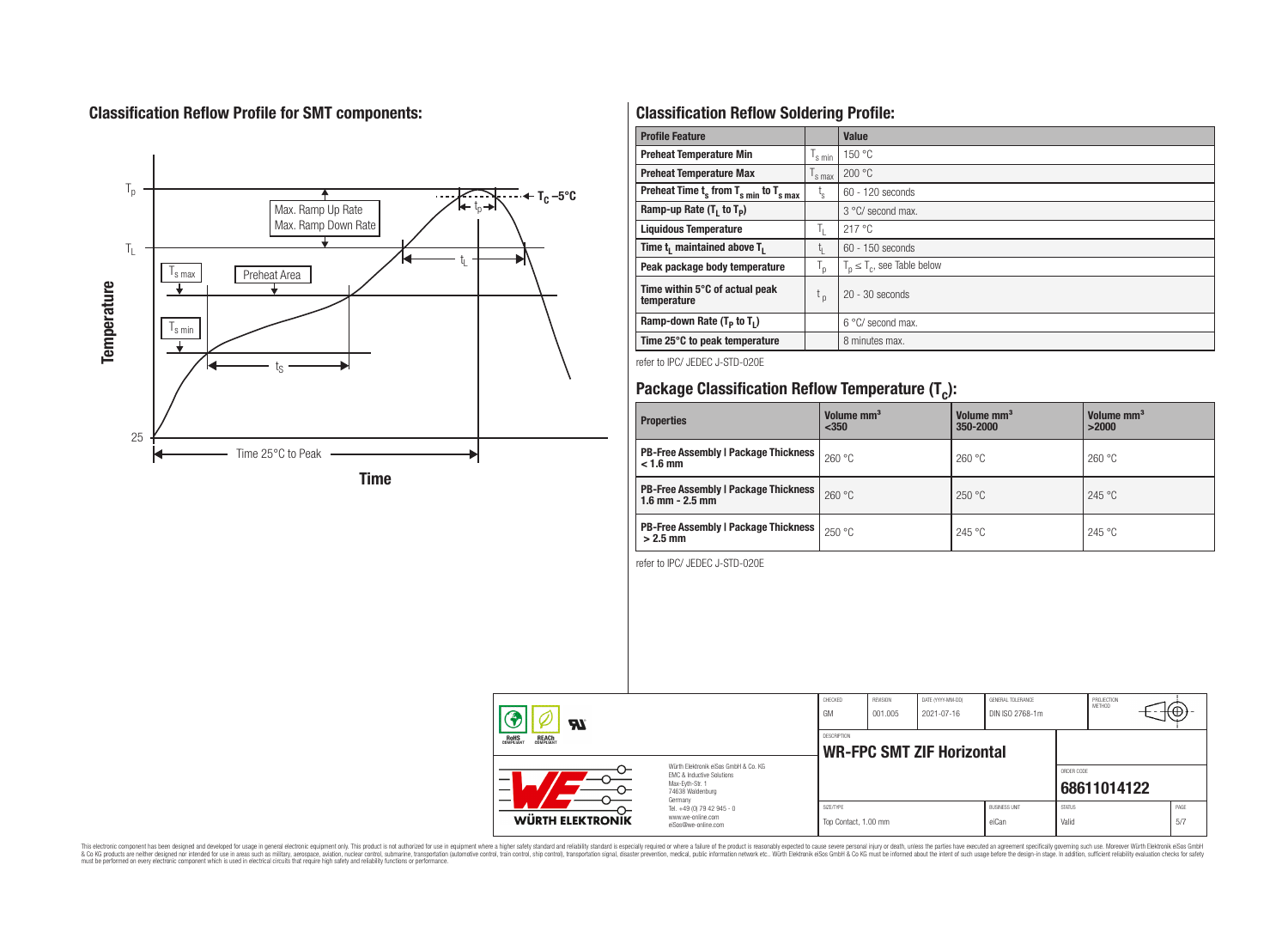## **Cautions and Warnings:**

### **The following conditions apply to all goods within the product series of the Connectors of Würth Elektronik eiSos GmbH & Co. KG:**

#### **General:**

- This mechanical component is designed and manufactured for use in general electronic equipment.
- Würth Elektronik must be asked for written approval (following the PPAP procedure) before incorporating the components into any equipment in fields such as military, aerospace, aviation, nuclear control, submarine, transportation (automotive control, train control, ship control), transportation signal, disaster prevention, medical, public information network, etc. where higher safety and reliability are especially required and/or if there is the possibility of direct damage or human injury.
- Mechanical components that will be used in safety-critical or high-reliability applications, should be pre-evaluated by the customer.
- The mechanical component is designed and manufactured to be used within the datasheet specified values. If the usage and operation conditions specified in the datasheet are not met, the component may be damaged or dissolved.
- Do not drop or impact the components, the component may be damaged.
- Prevent any damage or scratches on the component, especially on the actuator.
- Direct mechanical impact to the product shall be prevented (e.g overlapping of the PCB's).
- Würth Elektronik products are qualified according to international standards, which are listed in each product reliability report. Würth Elektronik does not warrant any customer qualified product characteristics beyond Würth Elektroniks' specifications, for its validity and sustainability over time.
- The responsibility for the applicability of the customer specific products and use in a particular customer design is always within the authority of the customer. All technical specifications for standard products do also apply to customer specific products.
- The mechanical component is designed to be used along with Würth Elektronik counterparts and tools. Würth Elektronik cannot ensure the reliability of these components while being used with other products.

#### **Product Specific:**

#### **Soldering:**

- The solder profile must comply with the technical product specifications. All other profiles will void the warranty.
- All other soldering methods are at the customers' own risk.

#### **Cleaning and Washing:**

- Washing agents used during the production to clean the customer application might damage or change the characteristics of the component, body, pins and termination. Washing agents may have a negative effect on the long-term functionality of the product.
- Using a brush during the cleaning process may deform function relevant areas. Therefore, we do not recommend using a brush during the PCB cleaning process.

#### **Potting and Coating:**

• If the product is potted in the customer application, the potting material might shrink or expand during and after hardening. Shrinking could lead to an incomplete seal, allowing contaminants into the components. Expansion could damage the components. We recommend a manual inspection after potting or coating to avoid these effects.

#### **Storage Conditions:**

- A storage of Würth Elektronik products for longer than 12 months is not recommended. Within other effects, the terminals may suffer degradation, resulting in bad solderability. Therefore, all products shall be used within the period of 12 months based on the day of shipment.
- Do not expose the components to direct sunlight.
- The storage conditions in the original packaging are defined according to DIN EN 61760-2.
- The storage conditions stated in the original packaging apply to the storage time and not to the transportation time of the components.

#### **Packaging:**

• The packaging specifications apply only to purchase orders comprising whole packaging units. If the ordered quantity exceeds or is lower than the specified packaging unit, packaging in accordance with the packaging specifications cannot be ensured.

#### **Handling:**

- Do not repeatedly operate the component with excessive force. It may damage or deform the component resulting in malfunction.
- In the case a product requires particular handling precautions, in addition to the general recommendations mentioned here before, these will appear on the product datasheet
- The temperature rise of the component must be taken into consideration. The operating temperature is comprised of ambient temperature and temperature rise of the component.The operating temperature of the component shall not exceed the maximum temperature specified.

These cautions and warnings comply with the state of the scientific and technical knowledge and are believed to be accurate and reliable. However, no responsibility is assumed for inaccuracies or incompleteness.

| $\boldsymbol{\mathcal{H}}$                                                                                                                                      |                                                                                   | CHECKED<br>GM                                          | REVISION<br>001.005 | DATE (YYYY-MM-DD)<br>2021-07-16 | GENERAL TOLERANCE<br>DIN ISO 2768-1m |                        | PROJECTION<br><b>METHOD</b> |  | ι€Ψ         |
|-----------------------------------------------------------------------------------------------------------------------------------------------------------------|-----------------------------------------------------------------------------------|--------------------------------------------------------|---------------------|---------------------------------|--------------------------------------|------------------------|-----------------------------|--|-------------|
| ROHS<br>COMPLIANT<br><b>REACH</b><br>COMPLIANT<br>Würth Elektronik eiSos GmbH & Co. KG<br>EMC & Inductive Solutions<br>–<br>Max-Evth-Str. 1<br>74638 Waldenburg |                                                                                   | <b>DESCRIPTION</b><br><b>WR-FPC SMT ZIF Horizontal</b> |                     |                                 |                                      |                        |                             |  |             |
|                                                                                                                                                                 |                                                                                   |                                                        |                     |                                 |                                      |                        | ORDER CODE<br>68611014122   |  |             |
| WÜRTH ELEKTRONIK                                                                                                                                                | Germany<br>Tel. +49 (0) 79 42 945 - 0<br>www.we-online.com<br>eiSos@we-online.com | SIZE/TYPE<br>Top Contact, 1.00 mm                      |                     |                                 | <b>BUSINESS UNIT</b><br>eiCan        | <b>STATUS</b><br>Valid |                             |  | PAGE<br>6/7 |

This electronic component has been designed and developed for usage in general electronic equipment only. This product is not authorized for use in equipment where a higher safety standard and reliability standard si espec & Ook product a label and the membed of the seasuch as marked and as which such a membed and the such assume that income in the seasuch and the simulation and the such assume that include to the such a membed and the such